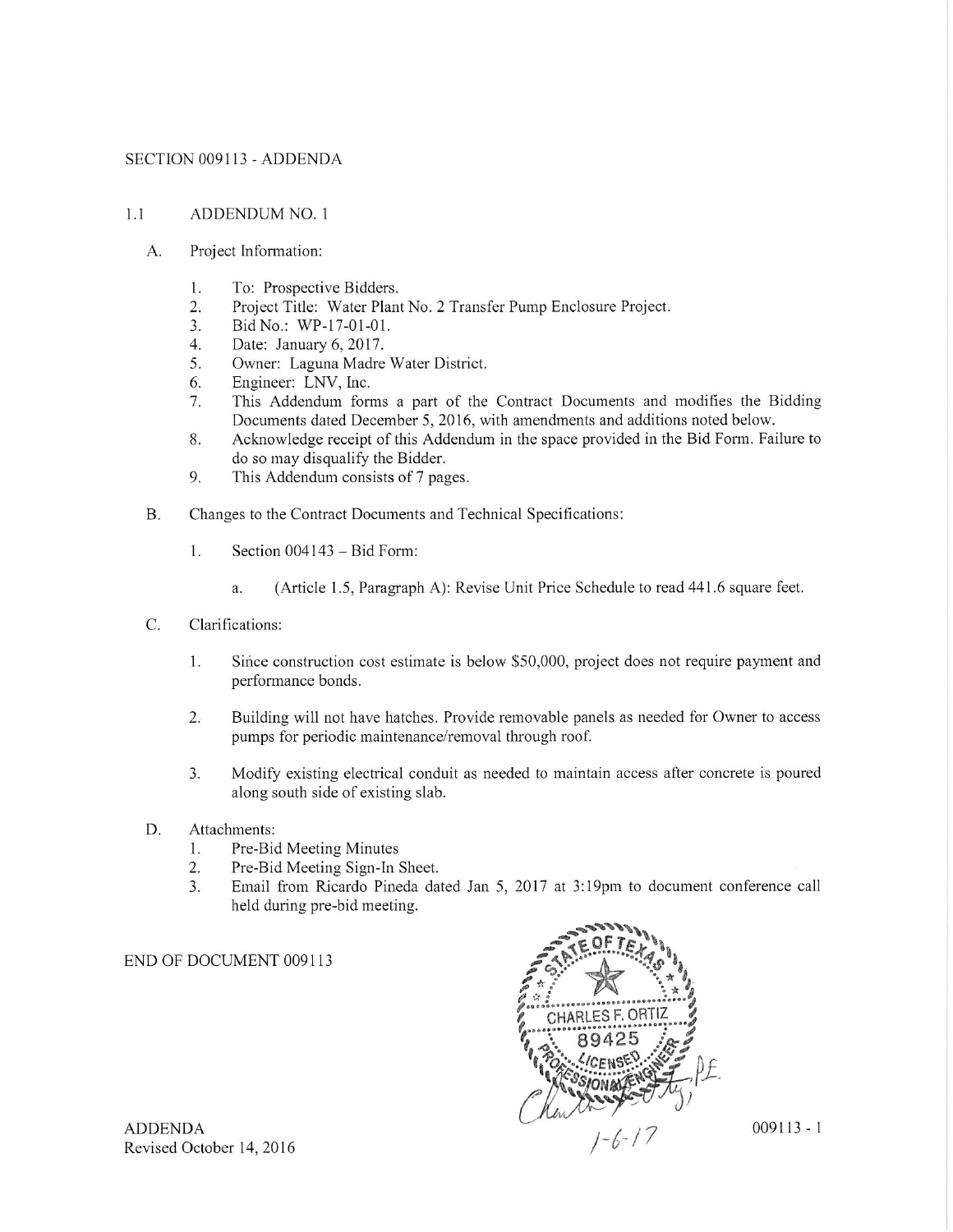## SECTION 004143 - BID FORM - UNIT PRICE (SINGLE-PRIME CONTRACT)

## 1.1 BID INFORMATION

- A. To: Laguna Madre Water District.
- B. Project Name: Water Plant No. 2 Transfer Pump Enclosure.
- C. Bid No.: WP-17-01-01.
- D. Date: ..................
- E. Submitted by:
	- 1. Name: ..................
	- 2. Address: ..................

## 1.2 OFFER

- A. Having examined the Place of the Work and all matters referred to in the Instructions to Bidders and the Contract Documents prepared by the Owner for the above-referenced Project, we, the undersigned, hereby offer to enter into a Contract to perform the Work for the Unit Prices listed in this Bid Form in lawful money of the United States of America.
- B. Include Bid security as required by the Instructions to Bidders.
- C. All applicable federal taxes are excluded and State of Texas taxes are excluded from the Unit Prices.

## 1.3 ACCEPTANCE

- A. This offer shall be open to acceptance for 60 days from the Bid closing date.
	- 1. If this Bid is accepted by the Owner within the time period stated above, we will:
		- a. Execute the Agreement within 15 days of receipt of Notice of Award.
		- b. Furnish the required bonds within 15 days of receipt of Notice of Award.
		- c. Commence Work within seven days after written Notice to Proceed.
- B. If this Bid is accepted within the indicated time, and we fail to commence the Work or we fail to provide the required bonds, the Bid security shall be forfeited as damages to the Owner by reason of our failure, limited in amount to the lesser of the face value of the Bid security or the difference between this Bid and the Bid upon which a Contract is signed.
- C. In the event our Bid is not accepted within the time stated above, the required Bid security will be returned to the undersigned, according to the provisions of the Instructions to Bidders, unless a mutually satisfactory arrangement is made for its retention and validity for an extended period of time.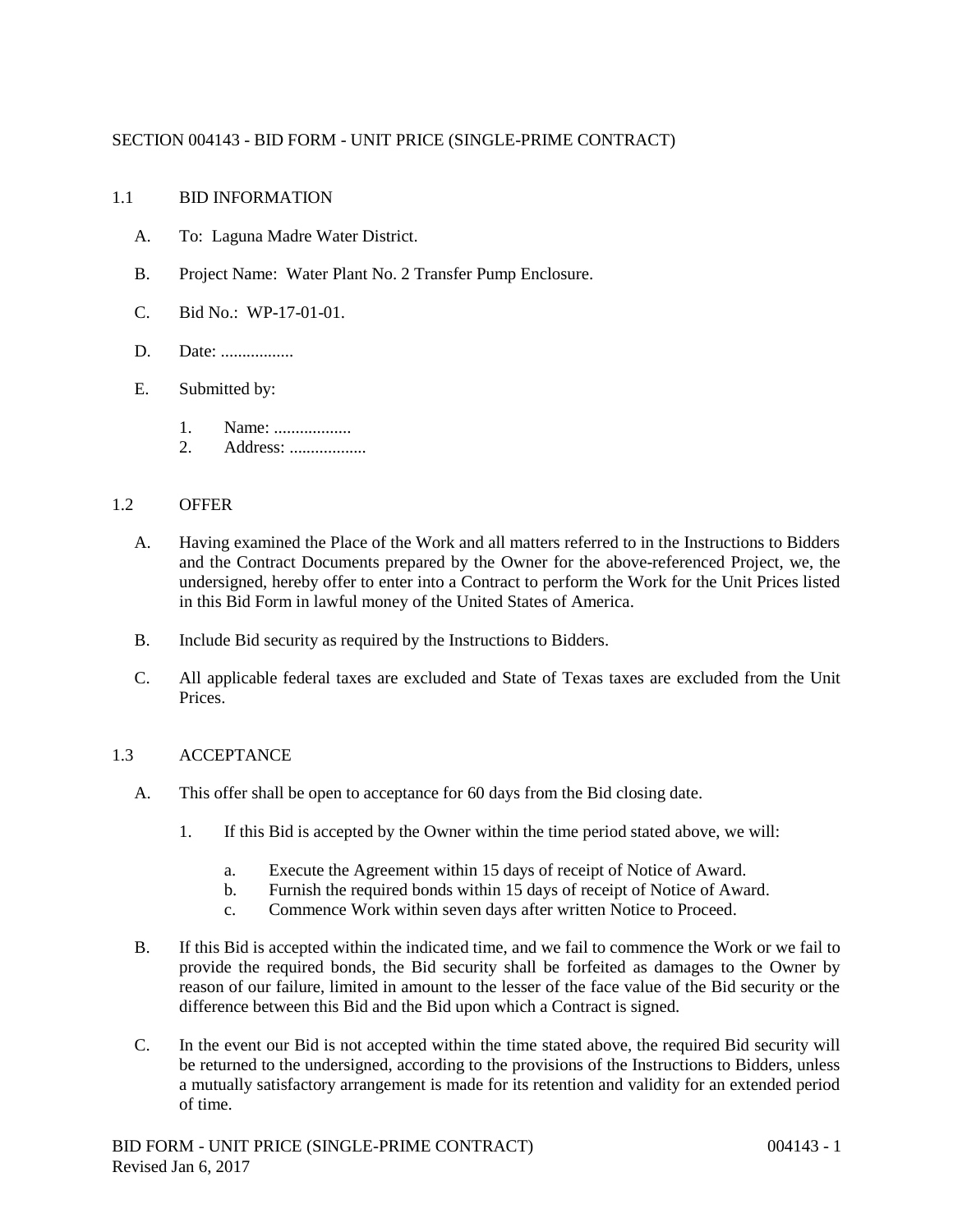## 1.4 CONTRACT TIME

- A. If this Bid is accepted, we will:
	- 1. Complete the Work in 90 calendar days from Notice to Proceed.

#### 1.5 UNIT PRICES

A. Following are Unit Prices for specific portions of the Work as listed:

| UNIT PRICE SCHEDULE                                                    |                                                                                                            |      |                       |                   |                                |
|------------------------------------------------------------------------|------------------------------------------------------------------------------------------------------------|------|-----------------------|-------------------|--------------------------------|
| Item<br>Number                                                         | Description                                                                                                | Unit | Estimated<br>Quantity | <b>Unit Price</b> | Total<br>Estimated<br>Price \$ |
| 1                                                                      | Furnish and<br>Install<br>Pre-<br>Engineered Metal Building,<br>441.6 square feet, as shown in<br>Drawings | EA   | 1                     |                   |                                |
| 2                                                                      | <b>Foundation Modifications</b>                                                                            | LS   | 1                     |                   |                                |
|                                                                        |                                                                                                            |      |                       |                   |                                |
| <b>Total Bid</b><br>Water Plant No. 2 Transfer Pump Enclosure Project: |                                                                                                            |      |                       |                   |                                |
| (price in figures)                                                     |                                                                                                            |      |                       |                   |                                |
|                                                                        |                                                                                                            |      |                       |                   |                                |
| (price in words)                                                       |                                                                                                            |      |                       |                   |                                |

#### 1.6 ALTERNATE BID ITEMS

A. Project has no alternate bid items.

## 1.7 ADDENDA

- A. Following Addenda have been received, and the modifications to the Bid Documents noted below have been considered and all costs are included in the Bid Price.
	- 1. Addendum No. ................., dated ..................
	- 2. Addendum No. ................., dated ..................
	- 3. Addendum No. ................., dated ..................

#### 1.8 APPENDICES

A. Following documents are attached to and made a condition of the Bid: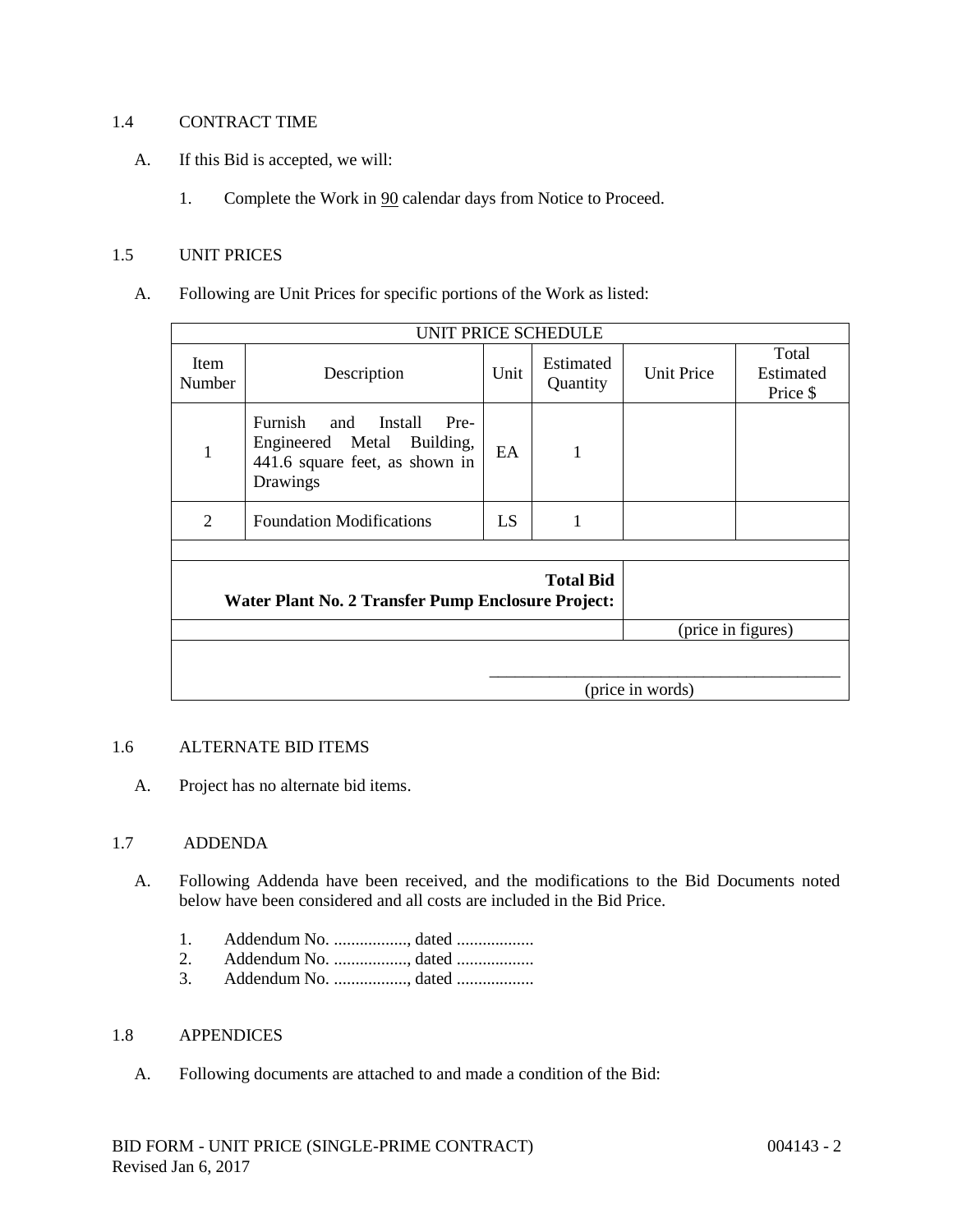- 1. Bid security in form of a certified check, bank money order, or Bid Bond issued by a surety meeting the requirements of Paragraphs 6.01 B. and C. of the General Conditions.
- 2. Bidder's qualifications statement and supporting data.

# 1.9 BID FORM SIGNATURES

- A. Full Name of Bidder: ...................
- B. Hereunto affixed in the presence of ..................
- C. Authorized Signing Officer and Title: ..................
- D. [**Seal: ..................**]

## END OF DOCUMENT 004143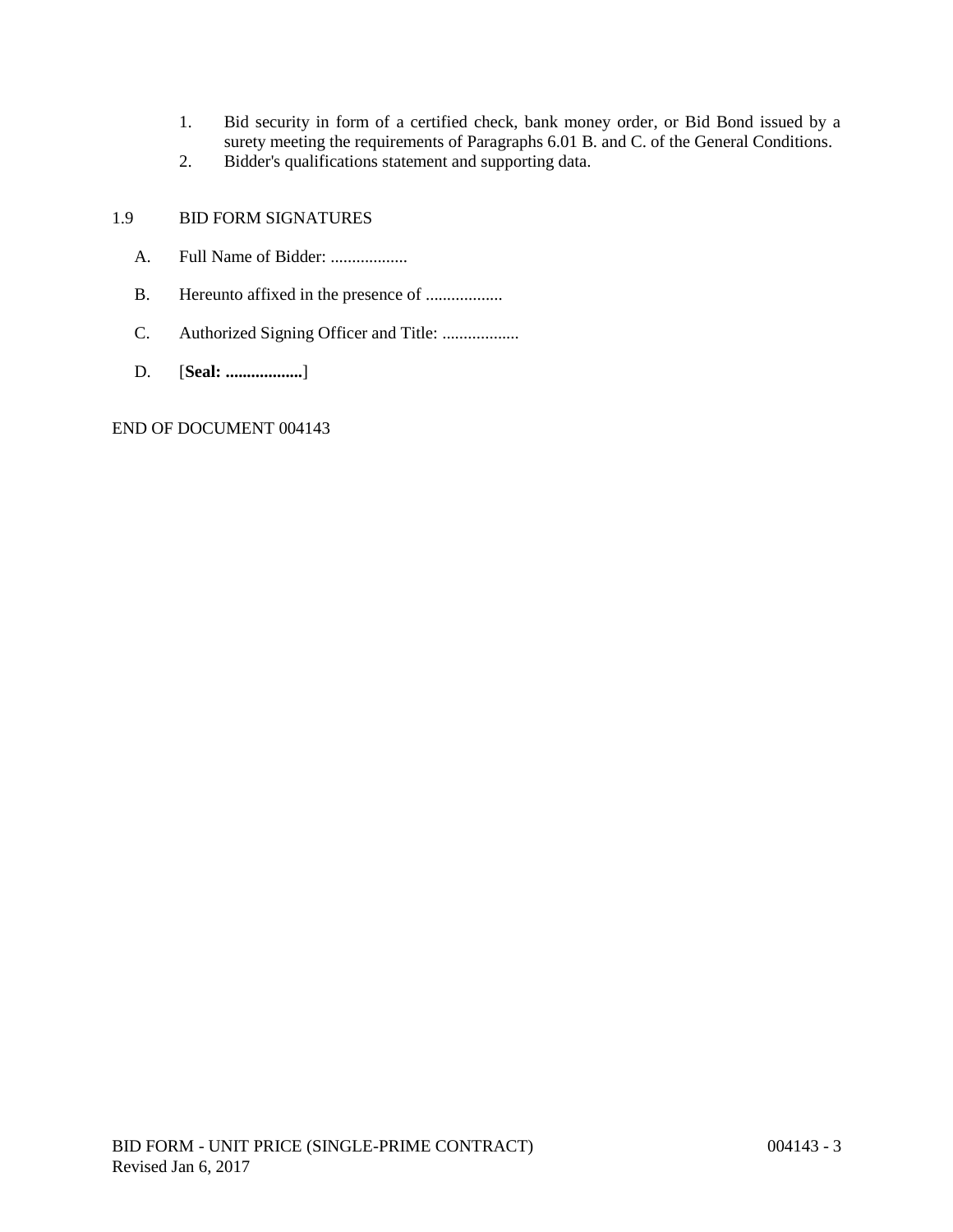

|        | Project: Water Plant No. 2 Transfer Pump Enclosure Project | Report Number: 01                                    |
|--------|------------------------------------------------------------|------------------------------------------------------|
|        |                                                            | $A/E$ Project Number: Bid # WP-17-01-01              |
| Owner: | Laguna Madre Water District                                | Meeting Location: 44453 SH100 Port Isabel, TX 78578  |
| Re:    | Pre-Bid Meeting                                            | Meeting Date: Jan 5, 2017<br>Time: $2:00 \text{ pm}$ |

This confirms and records our interpretation of the discussions which occurred and our understanding reached during this meeting. Unless notified in writing within seven days of the date below, we will assume that the following interpretation or description is complete and accurate.

Participants: See attached sign-in sheet. Ricardo Pineda, Structural EIT with LNV, Inc. attended meeting by conference call. Mr. Pineda's contact information is: (361) 866-2137[; rpineda@lnvinc.com](mailto:rpineda@lnvinc.com)

| Item           | Description                                                                                                                                                                                                                                                           | Action By  |
|----------------|-----------------------------------------------------------------------------------------------------------------------------------------------------------------------------------------------------------------------------------------------------------------------|------------|
| 1              | Ricardo Pineda, Structural E.I.T. explained project about proposed concrete footings that will be tied into<br>existing slab. Metal building will be a required submittal as further discussed in attached email dated<br>$1/5/2017$ , 3:19pm provided by Mr. Pineda. | R. Pineda  |
| $\overline{2}$ | Clarification: Building will not have hatches. Contractor must provide removable panels as needed for<br>Operations to access pumps for periodic maintenance/removal through roof.                                                                                    | C. Ortiz   |
| 3              | Conflict with existing electrical conduit was identified during field visit. Scope of work must include<br>modifications to conduit (i.e. junction box) to maintain access after concrete is poured.                                                                  | Contractor |
| 4              | Construction cost estimate is below \$50,000. Therefore, this project does not require payment and<br>performance bonds. Clarification to be included in Addendum No. 1                                                                                               | C. Ortiz   |
| 5              | Clarification: 24" air vent to remain in place. Metal wall must include appropriate reinforcement to meet<br>Windstorm compliance.                                                                                                                                    | Contractor |
| 6              | Clarification: On Drawings No. S1 Notes: 1. Pre-Engineered Metal Building By Others, "Others" is a<br>Texas licensed professional engineer whose sign and sealed drawings and calculations must be included in<br>Submittal.                                          | Contractor |
|                |                                                                                                                                                                                                                                                                       |            |
|                |                                                                                                                                                                                                                                                                       |            |
|                |                                                                                                                                                                                                                                                                       |            |
|                |                                                                                                                                                                                                                                                                       |            |
|                |                                                                                                                                                                                                                                                                       |            |
|                |                                                                                                                                                                                                                                                                       |            |
|                |                                                                                                                                                                                                                                                                       |            |
| Pre-Bid        |                                                                                                                                                                                                                                                                       |            |

 $\boxtimes$  Attachments

| Prepared by: Charles F. Ortiz, P.E. |                                                                                       |  | Date: Jan 5, 2017 |      |
|-------------------------------------|---------------------------------------------------------------------------------------|--|-------------------|------|
|                                     | Copies: $\boxtimes$ Participants $\boxtimes$ D. Lawrence $\boxtimes$ R. Correa $\Box$ |  |                   | File |
|                                     |                                                                                       |  |                   |      |

Page 1 Form Version: July 1994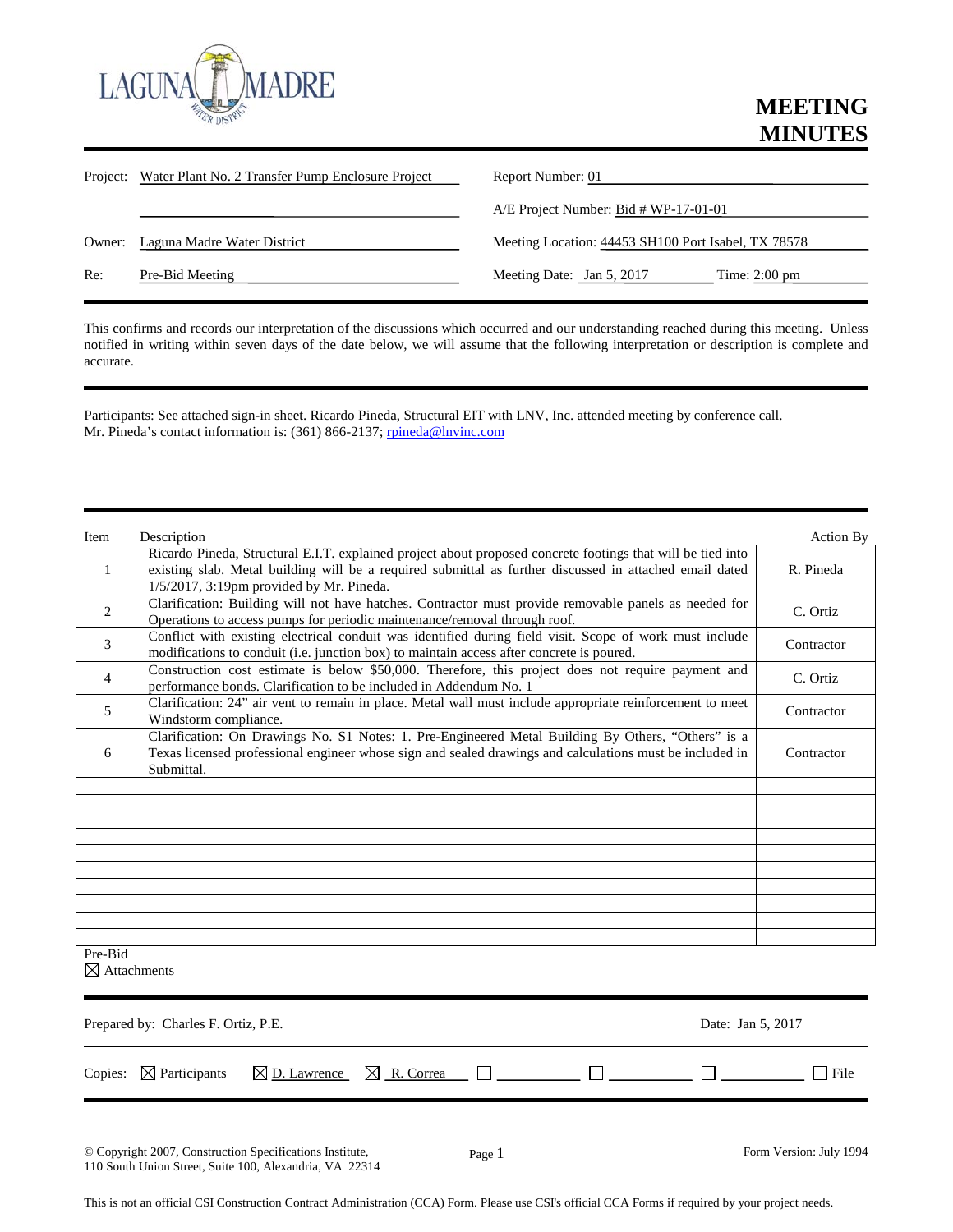# Laguna Madre Water District WATER PLANT NO. 2 TRANSFER PUMP ENCLOSURE PROJECT (Bid # WP-17-01-01)

Pre-Bid Conference Date & Time: January 5, 2017 @ 2:00 p.m.

Sign In Sheet for Pre-Bid Conference

|                | Name / Signature                 | Company         | Phone | Email                                                                  |  |
|----------------|----------------------------------|-----------------|-------|------------------------------------------------------------------------|--|
| 1              | Charles Ortiz                    | $L \sim \omega$ |       | 243-2626 Contiz @Immd.org                                              |  |
| $\overline{2}$ | 10005<br>DARS                    | FSSD            |       | 525-2060 Woodshaus Sa Q1405 mg Licente<br>956546942 & gruves as esmeil |  |
| 3              | Earel Con                        | $C_{2}$         |       |                                                                        |  |
| $\overline{4}$ | $\mathcal{N}_{0c}$ (anter) $c$ . | ImvD            |       |                                                                        |  |
| 5              | Kenji Hoshino                    | CMWO            |       | 9565720484 Khoihino @ (MWA. org                                        |  |
| 6              | Paul Loery                       |                 |       | LEEM SECUTE 556778-084, PICOWbuy Lye 44                                |  |
| $\overline{7}$ |                                  |                 |       |                                                                        |  |
| 8              |                                  |                 |       |                                                                        |  |
| 9              |                                  |                 |       |                                                                        |  |
| 10             |                                  |                 |       |                                                                        |  |
| 11             |                                  |                 |       |                                                                        |  |
| 12             |                                  |                 |       |                                                                        |  |
| 13             |                                  |                 |       |                                                                        |  |
| 14             |                                  |                 |       |                                                                        |  |